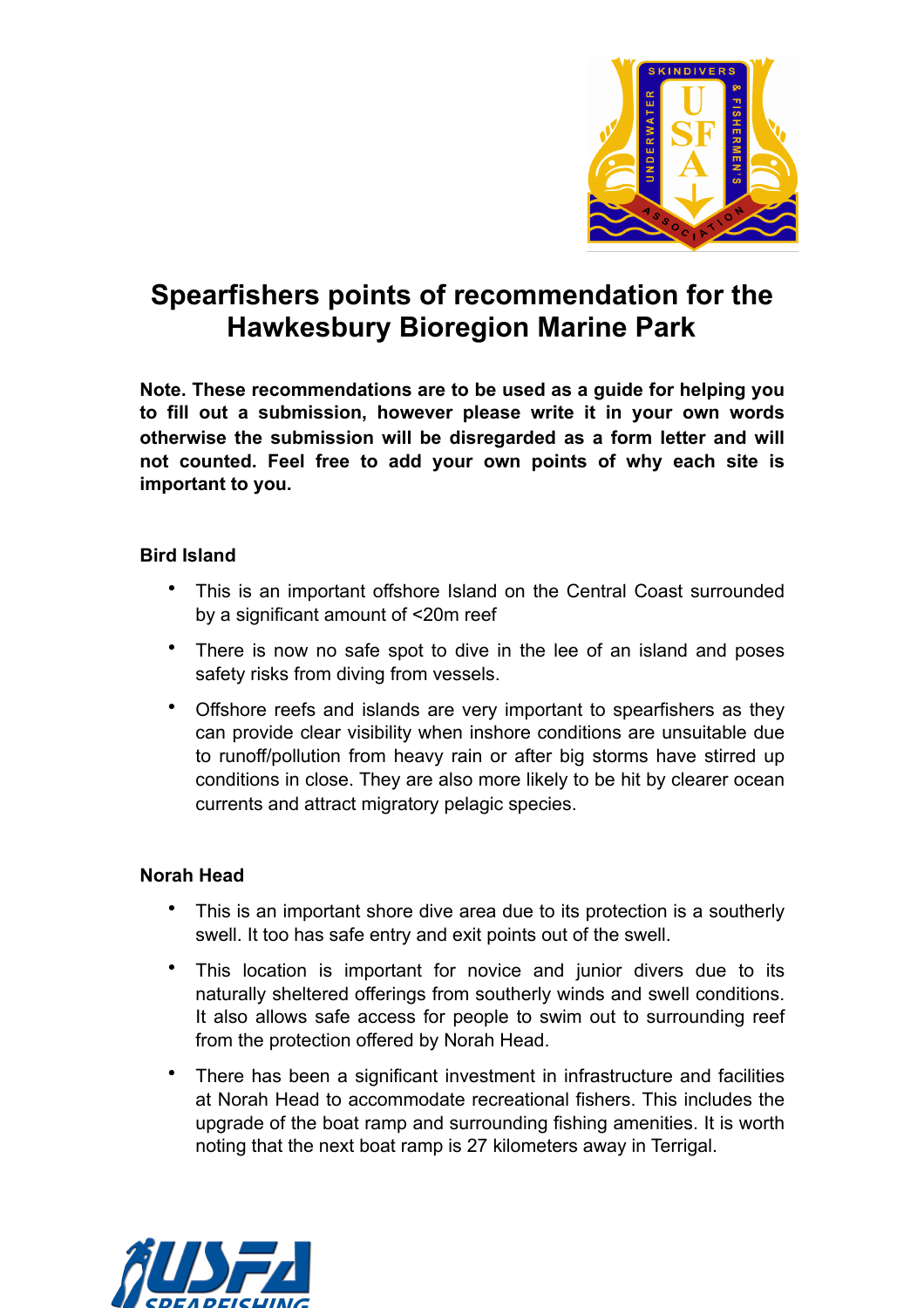# **Tuggerah Bay**

• This area is known to not be used regularly by spearfishers due to poor water quality concerns.

## **Forresters**

• This is a hugely significant area for spearfishing on the Central Coast, it encompasses a large area of headland and shallow reef vital for safe spearfishing. Locking out and banning such a vast area of shallow reef has the potential to lead to significant concentration of effort in other shallow reef areas within the marine estate.

# **Bouddi**

• Spearfishing is banned in the current marine reserve, however the proposed extension will further remove shallow reef which is vital for safe spearfishing. The East and West reef are very important safely accessible offshore fishing grounds. This is due to their close proximity to the mouth of the Hawkesbury river system which allows safe offshore access.

# **Lion Island**

- This is a significant location as it encompasses a large area of <20m estuarine reef which is vital for safe spearfishing.
- The island provides safe access to reef as it is located in the mouth of the Hawkesbury river system.

## **Barrenjoey Head**

- Provides significant land based access for spearfishers.
- Offers safe access and use in adverse southerly wind and swell conditions.

## **Narrabeen Head**

- This is a significant location as it encompasses a large area of <20m reef which is vital for safe spearfishing.
- Spearfishers are concerned that the expansion of the current aquatic zone could restrict the take of scyllaridae, cephalopods and urchins.

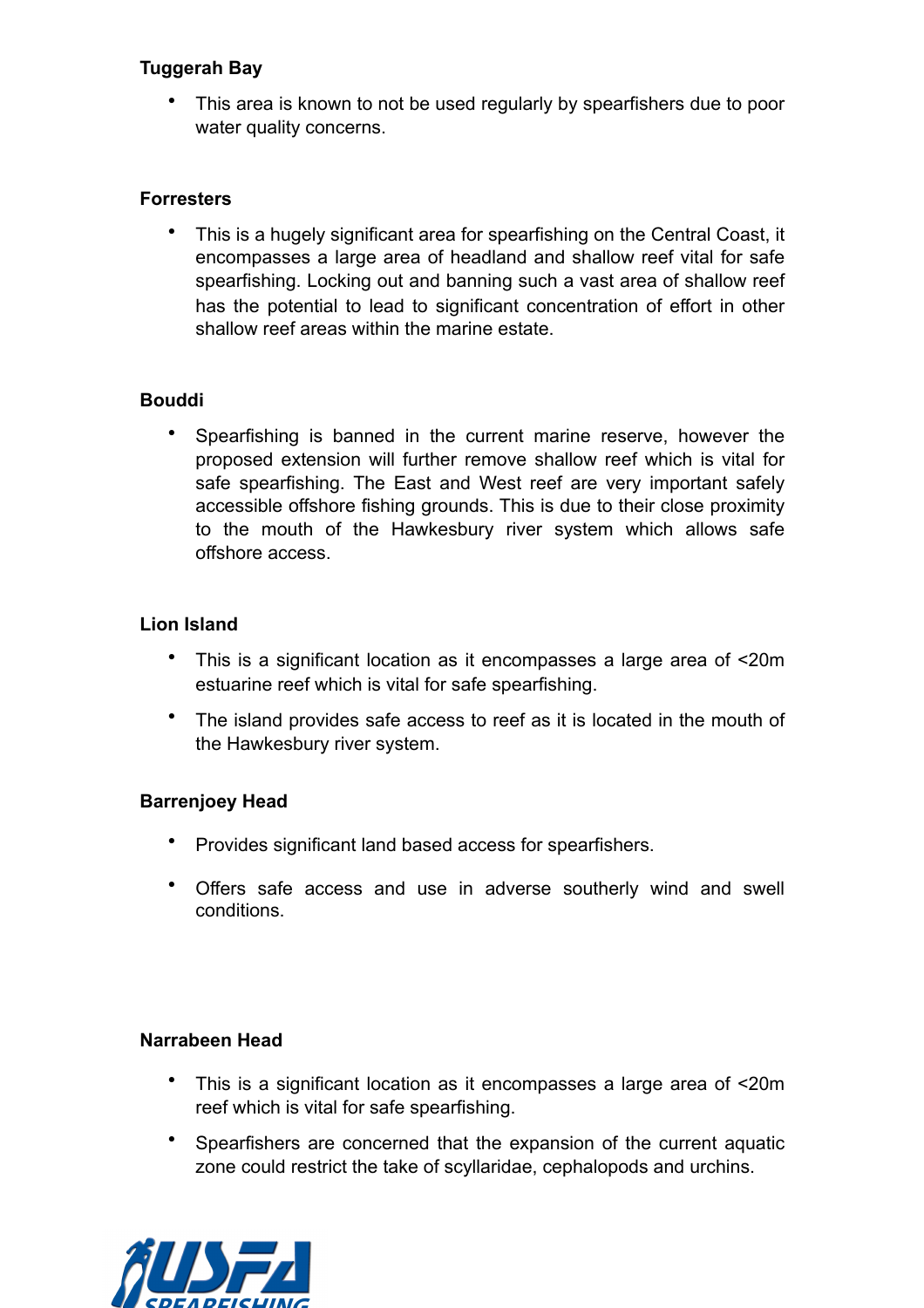# **Long Reef**

- Long Reef is where spearfishing was consolidated in 1948. WW2 veterans returning from the campaign in the Pacific Islands saw the local indigenous populations spearfishing and took up this fishing method of their own here in Sydney and around the country to feed their families**.** At Collaroy in 1948, hundreds of spearfishers gathered and formed the Underwater Skindivers and Fisherman's Association (USFA) which has since led the way with educating spearfishers in safe and sustainable practices.
- The proposal of catch and release rules are not compatible with spearfishing for the obvious reason that catch and release is not possible when spearfishing. Furthermore, it states it will seek to address threats caused by recreational fishing without stating what those supposed threats are or how they intend to be addressed. This offers no chance for user engagement ahead of any restriction.
- The proposal seeks to class Long Reef as a Special Purpose Zone with the intent to place further restrictions on recreational fishing in the future. It states, "*Other management methods that address the threats caused by recreational fishing are to be trialled at this site in consultation with recreational fishers. Examples include catch-andrelease fishing, gear-based restrictions, and specific bag and size limits."* The ambiguity of this statement and exemplars stated are of significant concern, as controls are not presented for consultation ahead of any re-zoning.
- A catch and release zone in this area will be extremely difficult to enforce adequately.
- The proposal is to extend enormously the Special Purpose Zone at Long Reef, this further inhibits the catch of crayfish by hand, spearfishers do not wish to see this extension occur at the loss of more crayfish territory.
- Spearfishers are concerned that the expansion of the current aquatic zone could restrict the take of scyllaridae and cephalopods and urchins.
- Spearfishing is classed in the TARA report as a low to minimal risk to the marine estate. Under this classification there is no justification to ban spearfishing from Long Reef.

## **Cabbage Tree Bay**

The expansion of the sanctuary area will deny the entire headland to spearfishing from the shore as it will remove the only safe entry exit point frequented by spearfishers. Some divers may try to use

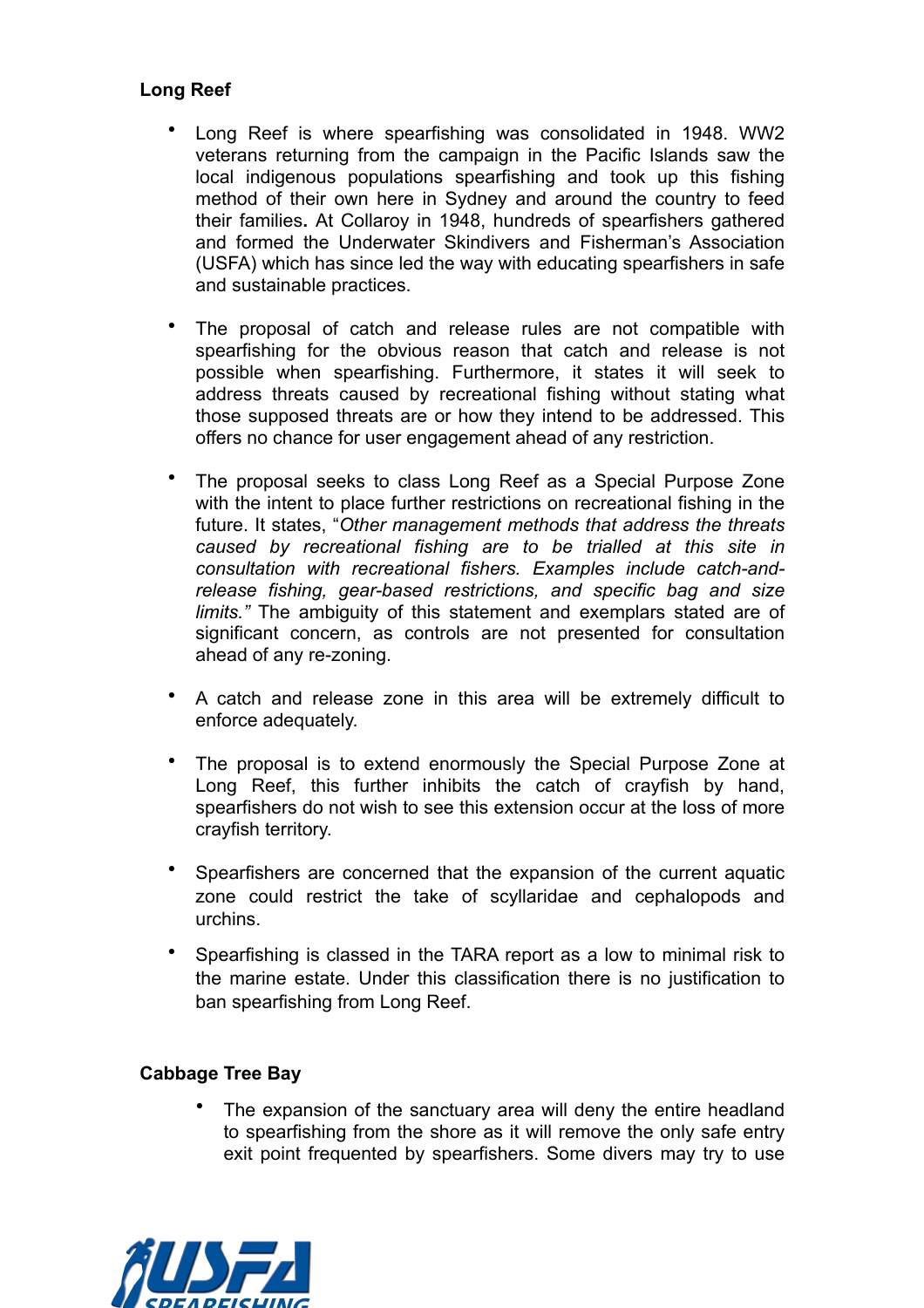less safe areas to access the water down towards bluefish point where they will be exposed to very steep cliffs, swell, and dangerous currents pulling towards a very high boat traffic area.

- Confining all spearfishing and rock fishing to one small area at bluefish will also cause user conflict between rock fishermen, charter operators, spearfishermen, and boat users. Swimmers do not use the ocean side of Cabbage Tree Bay.
- Much of the justification for this sanctuary zone is to protect sea grass beds however the extended area on the eastern cliff is not a sea grass habitat as it is too deep and has limited sunlight due to the high cliff. The structure of the reef in the extended zone is comprised mostly of large boulders in deep water and is not the same type of nursery habitat zone as can be found within the current Shelley beach sanctuary, this habitat is frequented mainly by pelagic or migratory species which are not the focus of the protection efforts for sanctuary zones as they are not resident fish. Spearfishers would also like to see the sewage be contained permanently at the Blue Fish Point site as we believe this causes untold damage to living habitat in the bioregion and disrupts biodiversity.

## **North Harbour**

- North Harbour provides safe, shallow water access to many diving locations and is ideal for spearfishing at all levels of experience. Spearfishers believe that we should be allowed access in North Harbour as it was unfairly taken away in 1982.
	- *A* letter from USFA Historian Mel Brown to Mr. Peter Gallagher Program Leader DPI Fisheries - *"…rationale for excluding spearfishing was based on research from the U.S.A. at the time of declaration (1982) which indicated that this fishing method makes fish less approachable by passive divers wanting to photograph or study them (DPI internal 1979)".* A reply was given to Mr Brown by Dr Geoff Allen Deputy Director General DPI Fisheries *"I acknowledge that the spearfishing rules applied at the reserve appear to have been based on an opinion at the time, rather than research or dedicated study, that makes spearfishing makes fish less approachable by passive divers waiting to photograph or study them. I also concede that these*

*management rules were prejudicial against spearfishing and the justification for the rules does not appear to have been transparently communicated. Instead, they were first publicly communicated approximately 9 months later. I would like to apologise on behalf of the Department for this situation."*

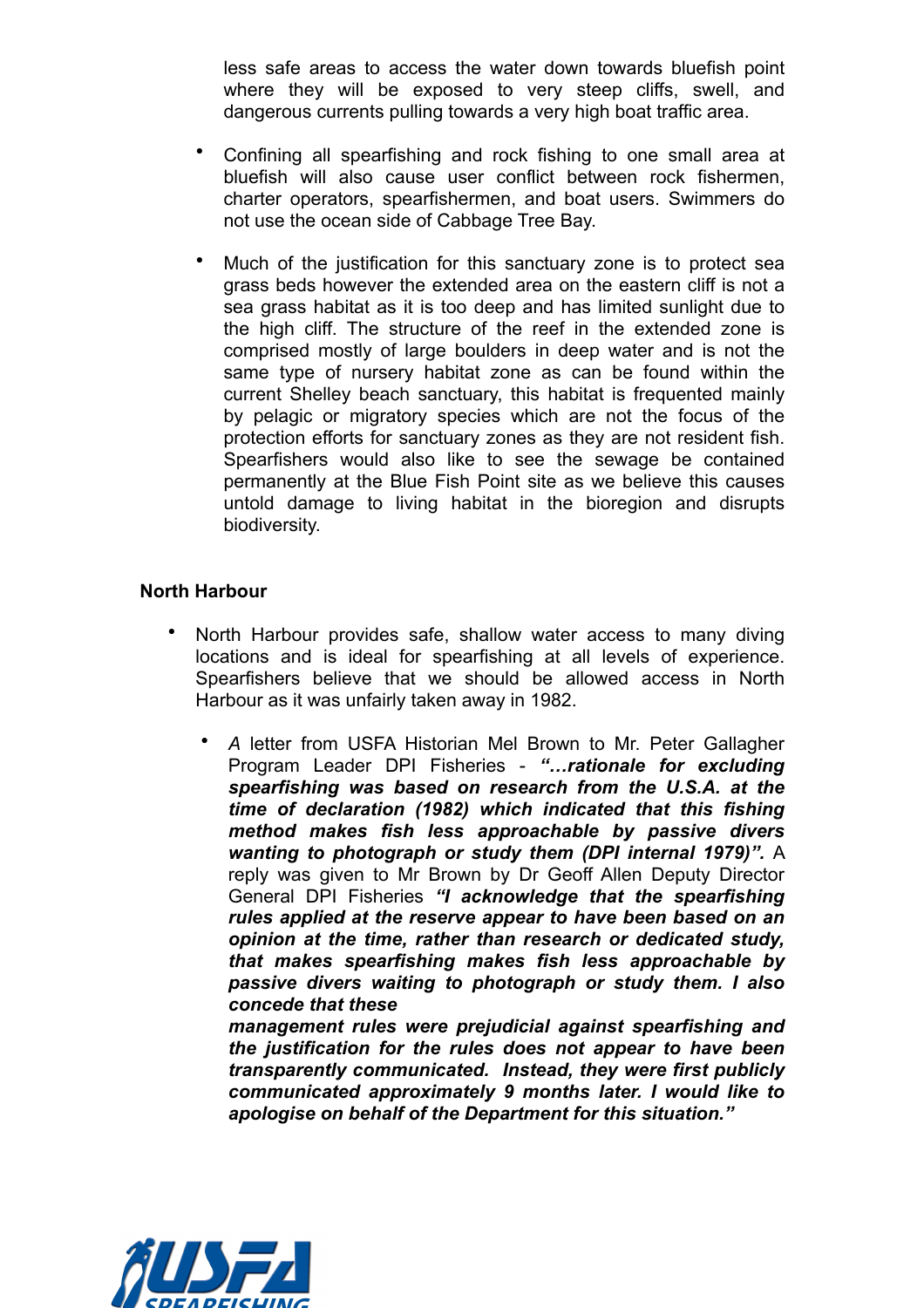#### **Chowder Bay**

• Spearfishing is already banned in Chowder bay and the proposed notake extension will further remove important spearfishing access. The naval base restrictions in the northern area of Chowder Bay also already function as a de-facto sanctuary zone.

## **Camp Cove**

• Camp Cove provides safe and shallow water spearfishing access for spearfishers. Spearfishers do not wish to lose access to such an area.

## **Nielson Park**

- Conflict between swimmers and spearfishers in Nielson Park is very minimal as an exclusive netted swimming area currently exists.
- Neilson Park is already an Intertidal Protected Area with restrictions already in place and spearfishers are happy to see this continue. Neilson Park provides safe and shallow water spearfishing access for spearfishers. Spearfishers do not wish to lose access to such an area.

## **Bronte to Coogee**

- This is a significant area and location as it encompasses a large area of <20m reef which is vital for safe spearfishing.
- Spearfishing is already banned in existing aquatic reserves at Clovelly and Gordons bay. The large proposed no-take zone has the potential to concentrate effort in surrounding areas suitable spearfishing areas.
- The suggested conservation zone beyond 50m where lobster and abalone can be captured is an embarrassment to DPI further showing their lack of knowledge, and disrespect to spearfishers. IT is a complete and total lockout to spearfishers who due to one breath are limited at most to 20m.

## **Cape Banks**

- Large areas in adjacent Botany bay are already restricted from spearfishing including Towra Point, Cooks River, Penrhyn Estuary, Caltex pier, Port Botany and Airport areas.
- Cape banks offers safe protection to spearfishers from northerly winds and swell.

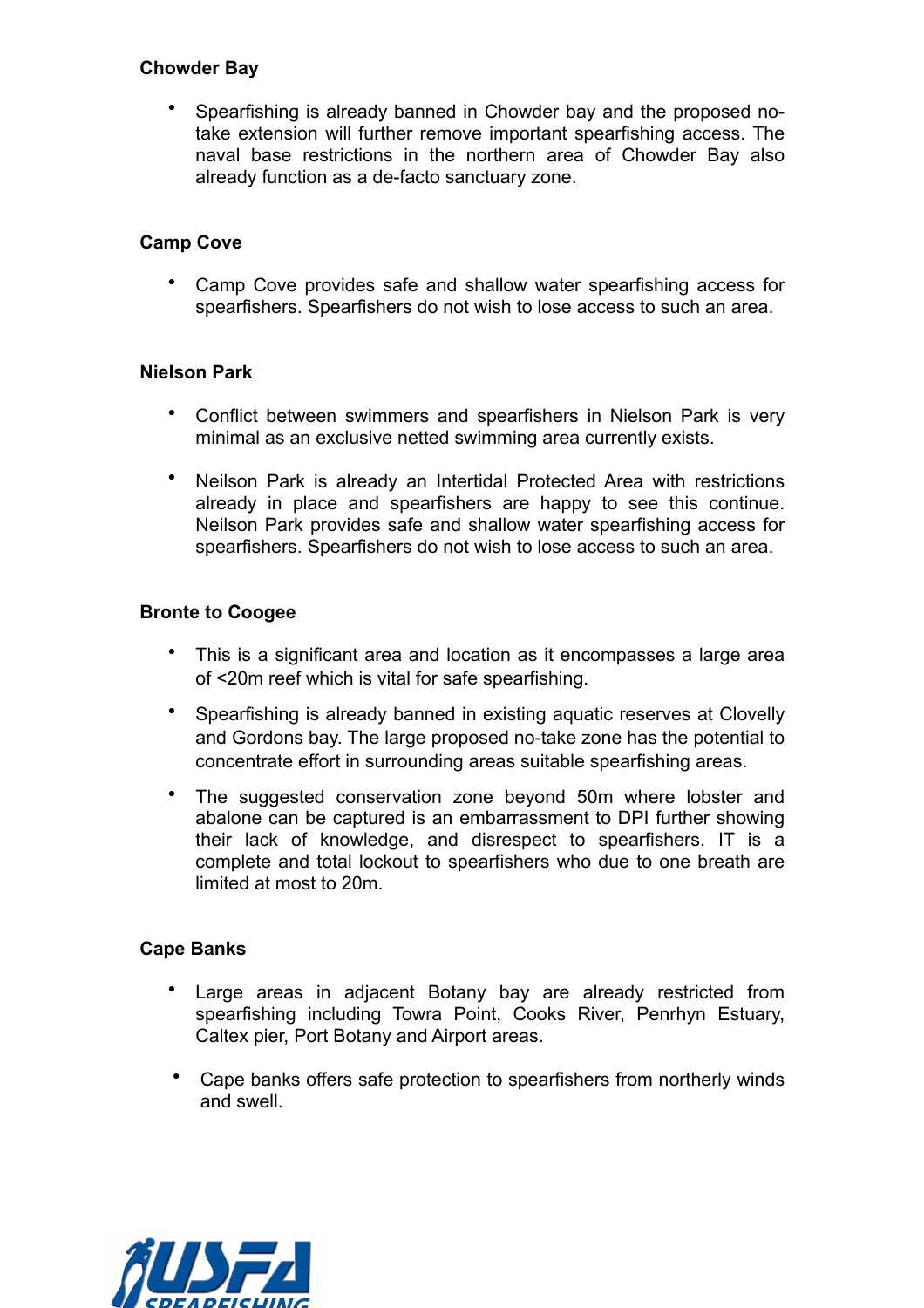## **Towra Point**

- Spearfishers have no impact on Mangroves or the species protected under the BCA.
- Large areas in Botany bay are already restricted from spearfishing including Towra Point, Cooks River, Penrhyn Estuary, Caltex pier, Port Botany and Airport areas.
- The proposed expansion of any no-take areas in Botany Bay would be in direct conflict with its status as a Recreational Fishing Haven.

## **Boat Harbour**

- Boat Harbour is historically and culturally important to spearfishers and its sheltered location is important for novice and junior divers.
- This is a significant area and encompasses a large area of <20m estuarine reef which is vital for safe spearfishing.
- Spearfishers are concerned that the expansion of the current aquatic zone could restrict the take of scyllaridae, cephalopods and urchins.

# **Ship Rock**

• Spearfishing is already banned in the waters of Port Hacking although the return of spearfishing access in Port Hacking is desired.

## **Cabbage Tree Creek**

• Spearfishing is already banned in the waters of Port Hacking although the return of spearfishing access in Port Hacking is desired. The USFA supports the FRA recommendations for this site.

## **Offshore Artificial Reefs (OAR's)**

• We support the zoning proposals for OAR's

## **Royal National Park**

• To quote from the MEMA webpage "Spearfishing would be prohibited to address user conflict between spearfishers and swimmers." The USFA is not aware of any conflict between swimmers and spearfishers in this area. Less than 2% of the park is beach and the laws regarding spearfishing on beaches is quite clear and well known, we are allowed entry only within 20m at either end of a beach. Where the majority of spearfishing occurs in this area is along coastal cliffs.

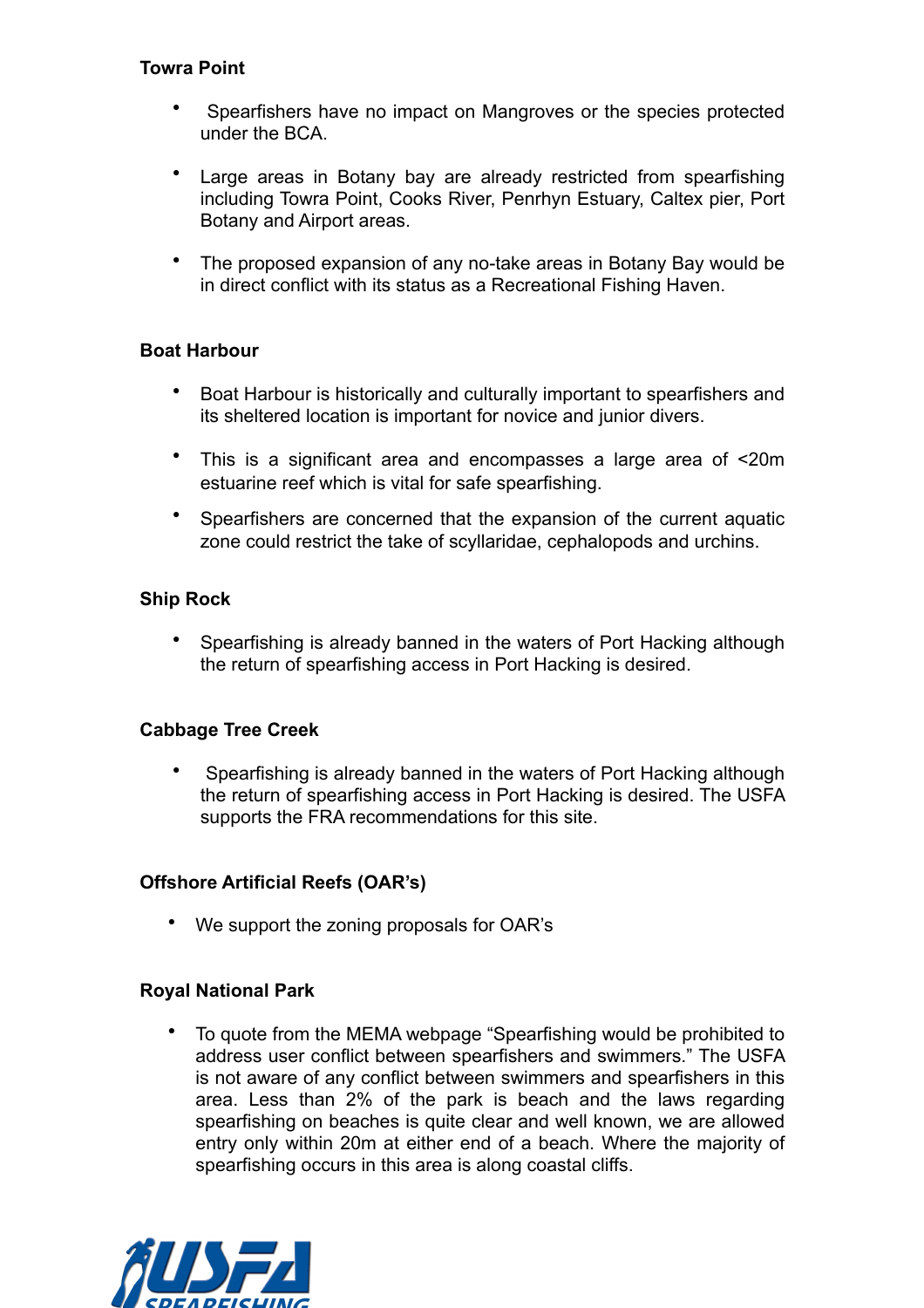- This is a significant area and encompasses a large area of <20m reef which is vital for safe spearfishing.
- Spearfishing should not be restricted in this area as it was rated as low to minimal risk to the marine environment. Spearfishers leave no marine debris, are selective and sustainable, are no threat to threatened and protected marine species as we have practically zero bycatch. Spearfishers request that we have full access to this area and not be locked out now or any time in the future.

## **Five Islands**

- The Five Islands area is historically and culturally important to spearfishers and encompasses a large area of <20m reef which is vital for safe spearfishing.
- Spearfishers are concerned that proposed management rules could restrict the take of scyllaridae, cephalopods and urchins.
- Offshore reefs and islands are very important to spearfishers as they can provide clear visibility when inshore conditions are unsuitable due to runoff/pollution from heavy rain or after big storms have stirred up conditions in close. They are also more likely to be hit by clearer ocean currents and attract migratory pelagic species.

## **Key dot points to be used for every site:**

- Lack of science in determining proposed spatial management areas.
- There are alternative management options to lock-outs that can achieve the goals for the Marine estate.
- Priority threats are not being adequately addressed.
- Due to breath hold limitations, 90% of spearfishing is restricted to headlands and shallow reef in waters shallower than 20m.
- Many estuaries are already restricted to spearfishing.
- Spearfishers are restricted to daylight hours.
- Spearfishers are restricted by areas with suitable visibility.
- Proposals removal safe access.
- Concerns of concentrated fishing effort could lead to increased user conflict.
- Spearfishing classed under TARA as a low to minimal threat, yet we are still set to be banned from many proposed areas.
- Spearfishing is the most selective form of fishing
- Spearfishing contributes no marine debris
- Spearfishing is culturally and historically important to multiple generations and clubs
- Spearfishing is a growing sport, loss of revenue of small business

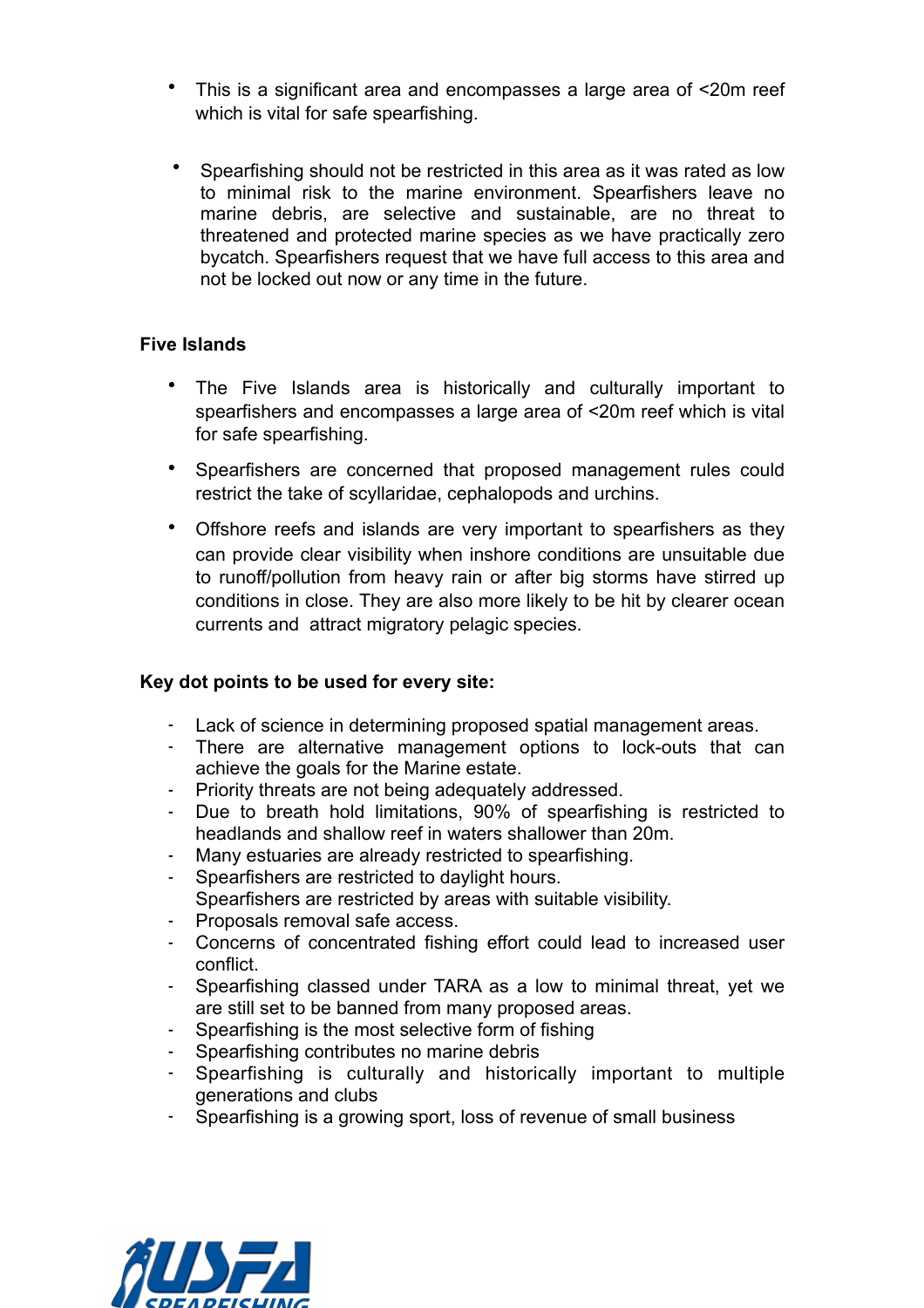-Enhance the conservation of marine biodiversity

Spearfishing is the most selective and sustainable form of fishing with zero bycatch

-Enhance the intrinsic benefits derived by the community from the marine estate

Spearfishers are an integral component of the community that currently benefit from the marine estate.

There are nine active spearfishing clubs (Sans Souci Dolphins, St. George Dragons, Revesby Workers club, North Shore Seahawks, Mosman Whalers, Central Coast Sea Lions, South Coast Barracudas, Sydney Spearos, Newcastle Neptunes) that exist within the proposed Marine Park bioregion. Club members and their families engage in various social and voluntary fundraising events that benefit services within the community such as Westfield Children's Hospital, various boy's homes, OzHarvest, Clean up Australia Day, Caulerpa weed clearing, Grey Nurse Shark sightings, the CSIRO's USFA Index to name a few.

Spearfishers have a high level of infinity with the ocean and the proposed notake regions will directly impact these spearfishers who stand to lose these intrinsic benefits that they currently enjoy as local members of their community.

-Enhance bequest values for current and future generations

Banning spearfishing from proposed no-take areas removes all bequest values that those locations currently provide to spearfishers and removes opportunities to future spearfishing generations.

#### -Reduce conflicts between users of the marine estate

The proposed marine park zonings will increase conflict between many users of the marine estate. Currently, users are able to disperse across much of the marine estate avoiding overcrowding and overpressure. The proposed notake areas will increase conflicts between fishers who will be confined to smaller areas.

-Provide enhanced recreational experiences for particular user groups

The proposed marine park removes the opportunity for spearfishers to experience recreational experiences across areas that have been proposed as no-take that are adequate for spearfishing. Spearfishers are inherently restricted to areas that are <20m in depth, have adequate visibility, have suitable reef structure and locations that provide safe access to and from the waterway.

-Provide baseline monitoring areas (scientific reference sites)